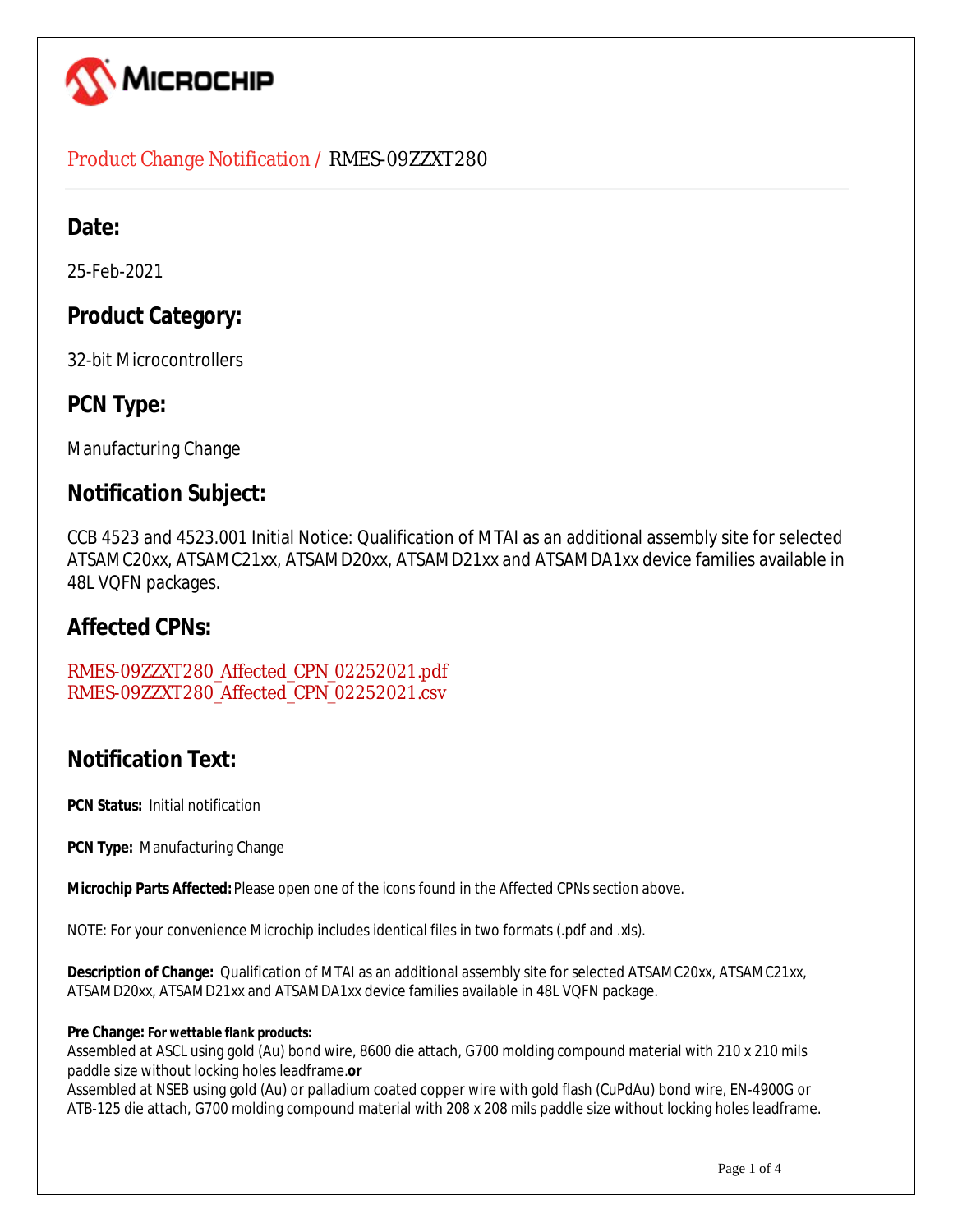#### **or**

Assembled at MMT using gold (Au) bond wire, 3280 die attach, G700 molding compound material with 217 x 217 mils paddle size with locking holes leadframe.

*For non-wettable flank products:* Assembled at ASE using palladium coated copper wire with gold flash (CuPdAu) or palladium coated copper (PdCu) bond wire, EN-4900F die attach, G631H molding compound and C7025 leadframe material with 217 x 217 mils paddle size without locking holes.

**or**

Assembled at ASCL using palladium coated copper wire with gold flash (CuPdAu) bond wire, EN-4900GC die attach, G700 molding compound and C194 leadframe material with 210 x 210 mils paddle size without locking holes. **or** Assembled at MMT using gold (Au) bond wire, 3280 die attach, G700 molding compound and C194 leadframe material with 217 x 217 mils paddle size with locking holes leadframe.

#### **Post Change:** *For wettable flank products:*

Assembled at ASCL using gold (Au) bond wire, 8600 die attach, G700 molding compound material with 210 x 210 mils paddle size without locking holes leadframe.

**or**

Assembled at NSEB using gold (Au) or palladium coated copper wire with gold flash (CuPdAu) bond wire, EN-4900G or ATB-125 die attach, G700 molding compound material with 208 x 208 mils paddle size without locking holes leadframe. **or**

Assembled at MMT using gold (Au) bond wire, 3280 die attach, G700 molding compound material with 217 x 217 mils paddle size with locking holes leadframe.

**or**

Assembled at MTAI using gold (Au) bond wire, 3280 die attach, G700 molding compound material with 217 x 217 mils paddle size with locking holes leadframe.

*For non-wettable flank products:*Assembled at ASE using palladium coated copper wire with gold flash (CuPdAu) or palladium coated copper (PdCu) bond wire, EN-4900F die attach, G631H molding compound and C7025 leadframe material with 217 x 217 mils paddle size without locking holes.

**or**

Assembled at ASCL using palladium coated copper wire with gold flash (CuPdAu) bond wire, EN-4900GC die attach, G700 molding compound and C194 leadframe material with 210 x 210 mils paddle size without locking holes.

**or**

Assembled at MMT using gold (Au) bond wire, 3280 die attach, G700 molding compound and C194 leadframe material with 217 x 217 mils paddle size with locking holes leadframe.

**or**

Assembled at MTAI using gold (Au) bond wire, 3280 die attach, G700 molding compound and C194 leadframe material with 217 x 217 mils paddle size with locking holes leadframe.

#### **Pre and Post Change Summary:**

*For wettable flank products:*

|                      |           | Pre Change                        |                                                | Post Change |                                          |                                  |                                                |  |  |  |  |
|----------------------|-----------|-----------------------------------|------------------------------------------------|-------------|------------------------------------------|----------------------------------|------------------------------------------------|--|--|--|--|
|                      | ASE Group |                                   |                                                | ASE Group   |                                          |                                  |                                                |  |  |  |  |
| <b>Assembly Site</b> | Chung-Li  | UTAC Thai Limited<br>(UTL-1) LTD. | Microchip<br>Technology<br>Thailand (Branch) / | Chung-Li    | UTAC Thai Limited<br>(UTL-1) LTD. (NSEB) | Microchip<br>Technology Thailand | <b>Microchip Technology</b><br><b>Thailand</b> |  |  |  |  |
|                      | (ASCL)    | (NSEB)                            | (MMT)                                          | (ASCL)      |                                          | (Branch) / (MMT)                 | (HQ) (MTAI)                                    |  |  |  |  |
| Wire material        | Au        | Au or CuPdAu                      | Au                                             | Au          | Au or CuPdAu                             | Au                               | Au                                             |  |  |  |  |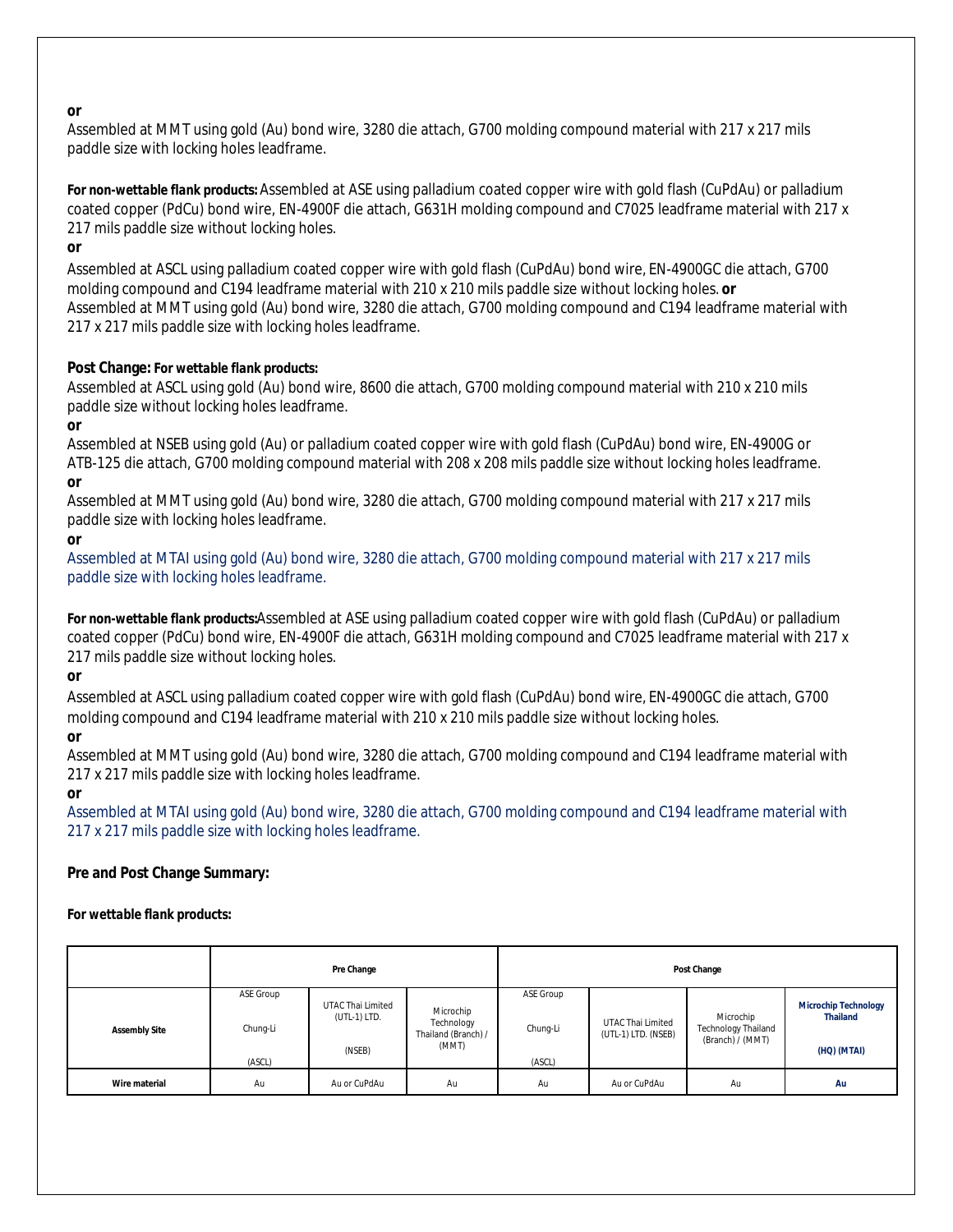| Die attach material                 | 8600           | EN-4900G or<br>ATB-125 | EN-4900G or<br>3280<br>8600<br>3280<br>ATB-125 |                |                | 3280           |                |
|-------------------------------------|----------------|------------------------|------------------------------------------------|----------------|----------------|----------------|----------------|
| Molding compound material           | G700           | G700                   | G700                                           | G700<br>G700   |                | G700           | G700           |
| Lead frame material                 | C194           | C194                   | C194                                           | C194           | C194           | C194           | C194           |
| Paddle size                         | 210 x 210 mils | 208 x 208 mils         | 217 x 217 mils                                 | 210 x 210 mils | 208 x 208 mils | 217 x 217 mils | 217 x 217 mils |
| <b>Lead Lock</b><br>(Locking Holes) | No             | No<br>Yes<br><b>No</b> |                                                | No             | Yes            | Yes            |                |

#### *For non-wettable flank products:*

| <b>Assembly Site</b>                | ASE Inc.<br>(ASE) | ASE Group<br>Chung-Li<br>(ASCL) | Microchip<br>Technology<br>Thailand (Branch) /<br>(MMT) | ASE Inc.<br>(ASE) | ASE Group<br>Chung-Li<br>(ASCL) | Microchip<br>Technology Thailand<br>(Branch) / (MMT) | <b>Microchip Technology</b><br><b>Thailand</b><br>(HQ) (MTAI) |
|-------------------------------------|-------------------|---------------------------------|---------------------------------------------------------|-------------------|---------------------------------|------------------------------------------------------|---------------------------------------------------------------|
| Wire material                       | CuPdAu or PdCu    | CuPdAu                          | Au                                                      | CuPdAu or PdCu    | CuPdAu                          | Au                                                   | Au                                                            |
| Die attach material                 | EN-4900F          | <b>EN-4900GC</b>                | 3280                                                    | EN-4900F          | <b>EN-4900GC</b>                | 3280                                                 | 3280                                                          |
| Molding compound material           | G631H             | G700                            | G700                                                    | G631H             | G700                            | G700                                                 | G700                                                          |
| Lead frame material                 | C7025             | C194                            | C194                                                    | C7025             | C194                            | C194                                                 | C194                                                          |
| Paddle size                         | 217 x 217 mils    | 210 x 210 mils                  | 217 x 217 mils                                          | 217 x 217 mils    | 210 x 210 mils                  | 217 x 217 mils                                       | 217 x 217 mils                                                |
| <b>Lead Lock</b><br>(Locking Holes) | No                | <b>No</b>                       | Yes                                                     | <b>No</b>         | <b>No</b>                       | Yes                                                  | Yes                                                           |

#### **Impacts to Data Sheet:** None

**Change Impact:** None

**Reason for Change:**To improve on-time delivery performance by qualifying MTAI as an additional assembly site.

#### **Change Implementation Status:**In Progress

#### **Estimated Qualification Completion Date:** March 2021

Note: Please be advised the qualification completion times may be extended because of unforeseen business conditions however implementation will not occur until after qualification has completed and a final PCN has been issued. The final PCN will include the qualification report and estimated first ship date. Also note that after the estimated first ship date guided in the final PCN customers may receive pre and post change parts.

#### **Time Table Summary:**

|                                 |    | February 2021 |    |    | <b>March 2021</b> |  |    |    |    |  |  |
|---------------------------------|----|---------------|----|----|-------------------|--|----|----|----|--|--|
| Workweek                        | 06 | 07            | 08 | 09 | 10                |  | 12 | 13 | 14 |  |  |
| Initial PCN Issue Date          |    |               |    |    |                   |  |    |    |    |  |  |
| <b>Qual Report Availability</b> |    |               |    |    |                   |  |    |    |    |  |  |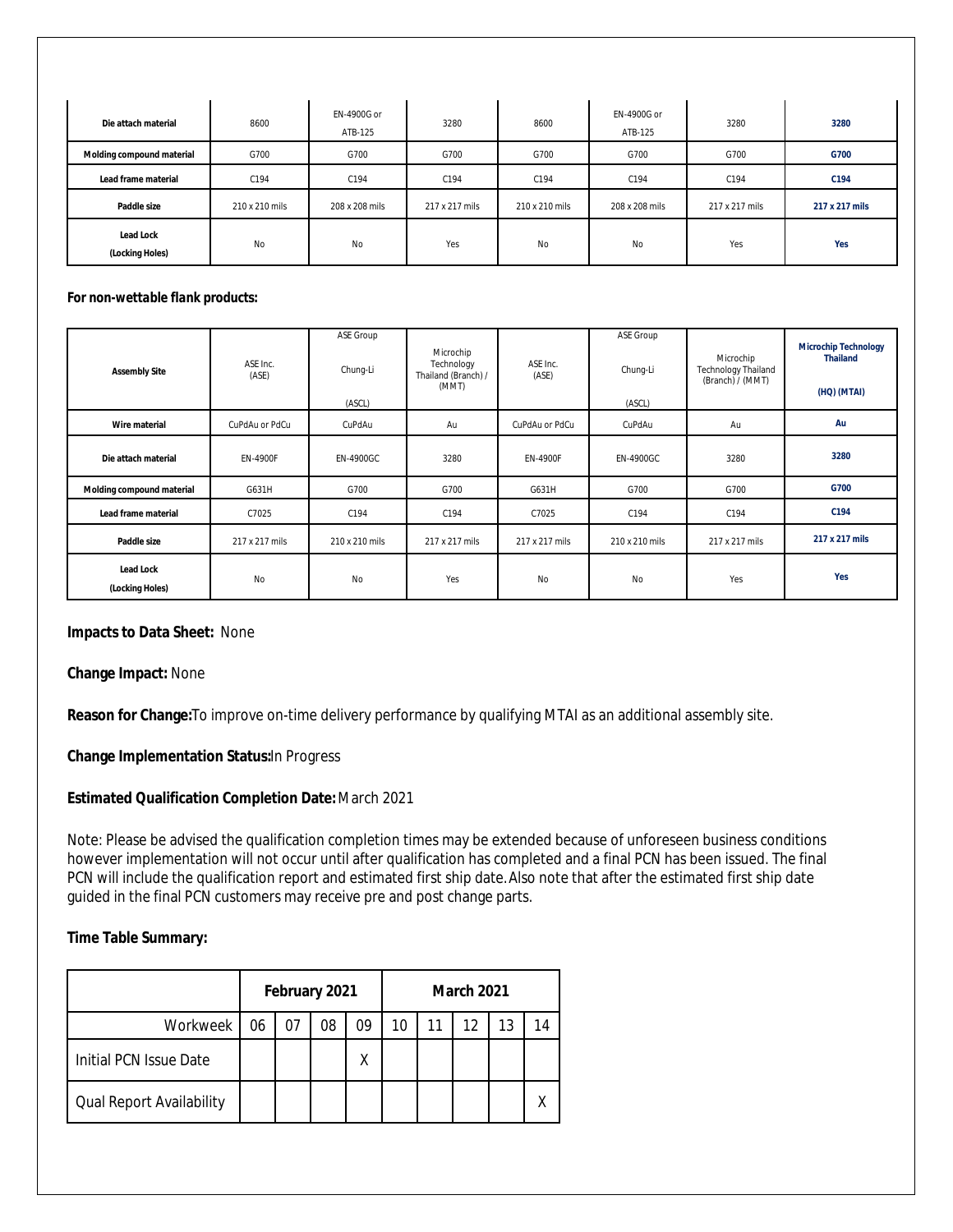| Final PCN Issue Date |  |  |  |  |  |  |  |  |  |  |
|----------------------|--|--|--|--|--|--|--|--|--|--|
|----------------------|--|--|--|--|--|--|--|--|--|--|

**Method to Identify Change:** Traceability code

**Qualification Plan:** Please open the attachments included with this PCN labeled as PCN\_#\_Qual\_Plan.

**Revision History: February 25, 2021:** Issued initial notification.

The change described in this PCN does not alter Microchip's current regulatory compliance regarding the material content of the applicable products.

## **Attachments:**

[PCN\\_RMES-09ZZXT280\\_Pre and Post Change Summary.pdf](https://www.microchip.com/mymicrochipapi/api/pcn/DownloadPcnDocument?pcnId=15367&filename=PCN_RMES-09ZZXT280_Pre and Post Change Summary.pdf) [PCN\\_RMES-09ZZXT280\\_Qual\\_Plan.pdf](https://www.microchip.com/mymicrochipapi/api/pcn/DownloadPcnDocument?pcnId=15367&filename=PCN_RMES-09ZZXT280_Qual_Plan.pdf)

Please contact your local [Microchip sales office](http://www.microchip.com/distributors/SalesHome.aspx) with questions or concerns regarding this notification.

#### **Terms and Conditions:**

If you wish to receive Microchip PCNs via email please register for our [PCN](http://www.microchip.com/pcn) email service at our PCN [home page](http://www.microchip.com/pcn) select register then fill in the required fields. You will find instructions about registering for Microchips PCN email service in the [PCN FAQ](http://www.microchip.com/pcn/faqs) section.

If you wish to change your PCN profile, including opt out, please go to the [PCN home page](http://www.microchip.com/pcn) select login and sign into your myMicrochip account. Select a profile option from the left navigation bar and make the applicable selections.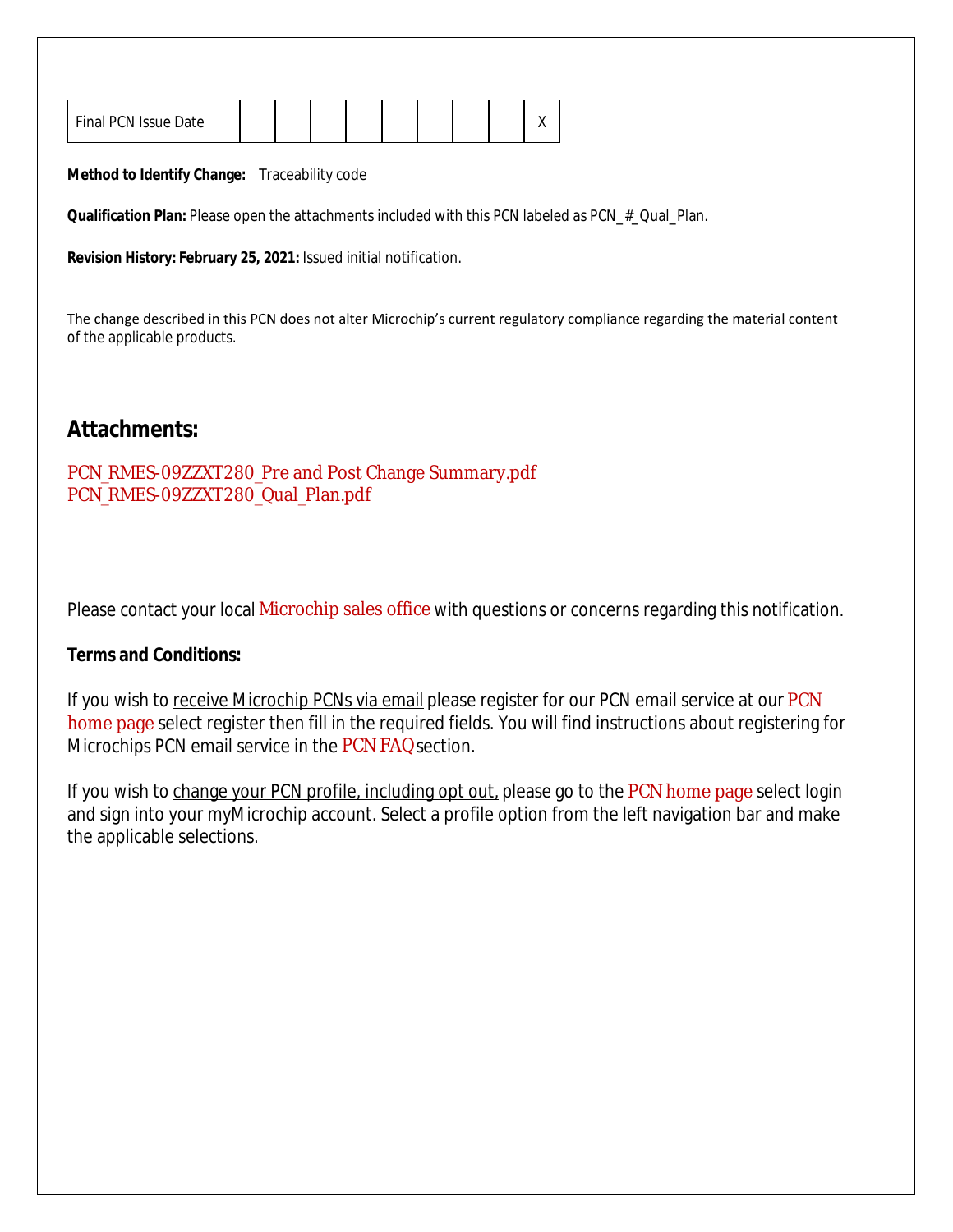RMES-09ZZXT280 - CCB 4523 and 4523.001 Initial Notice: Qualification of MTAI as an additional assembly site for selected ATSAMC20xx, ATSAMC21xx, ATSAMD20xx, ATSAMD21xx and ATSAMDA1xx device families available in 48L VQFN packages.

Affected Catalog Part Numbers (CPN)

ATSAMD21G17D-MF ATSAMD21G17L-MF ATSAMD21G17D-MZ ATSAMD21G17D-MU ATSAMD21G17L-MU ATSAMD21G17L-MN ATSAMD21G17L-MNT ATSAMD21G17D-MUT ATSAMD21G17L-MUT ATSAMD21G17D-MFT ATSAMD21G17L-MFT ATSAMD21G17D-MZT ATSAMD21G15B-MF ATSAMD21G16B-MF ATSAMD21G16B-MU ATSAMD21G15B-MU ATSAMD21G16L-MNT ATSAMD21G16L-MNTP01 ATSAMD21G16B-MUT ATSAMD21G15B-MUT ATSAMD21G16L-MUT ATSAMD21G15B-MFT ATSAMD21G16B-MFT ATSAMD21G16B-MZ ATSAMD21G15B-MZ ATSAMD21G16L-MNTA7 ATSAMDA1G16B-MBT ATSAMDA1G15B-MBT ATSAMDA1G14B-MBT ATSAMD21G16L-MUTN01 ATSAMD21G15B-MZT ATSAMD21G16B-MZT ATSAMD20G16B-MZ ATSAMD20G15B-MZ ATSAMD20G16B-MU ATSAMD20G15B-MU ATSAMD20G14B-MU ATSAMD20G16B-MN ATSAMD20G14B-MN ATSAMD20G15B-MN ATSAMD20G16B-MNT ATSAMD20G14B-MNT ATSAMD20G15B-MNT ATSAMD20G16B-MUT ATSAMD20G14B-MUT ATSAMD20G15B-MUT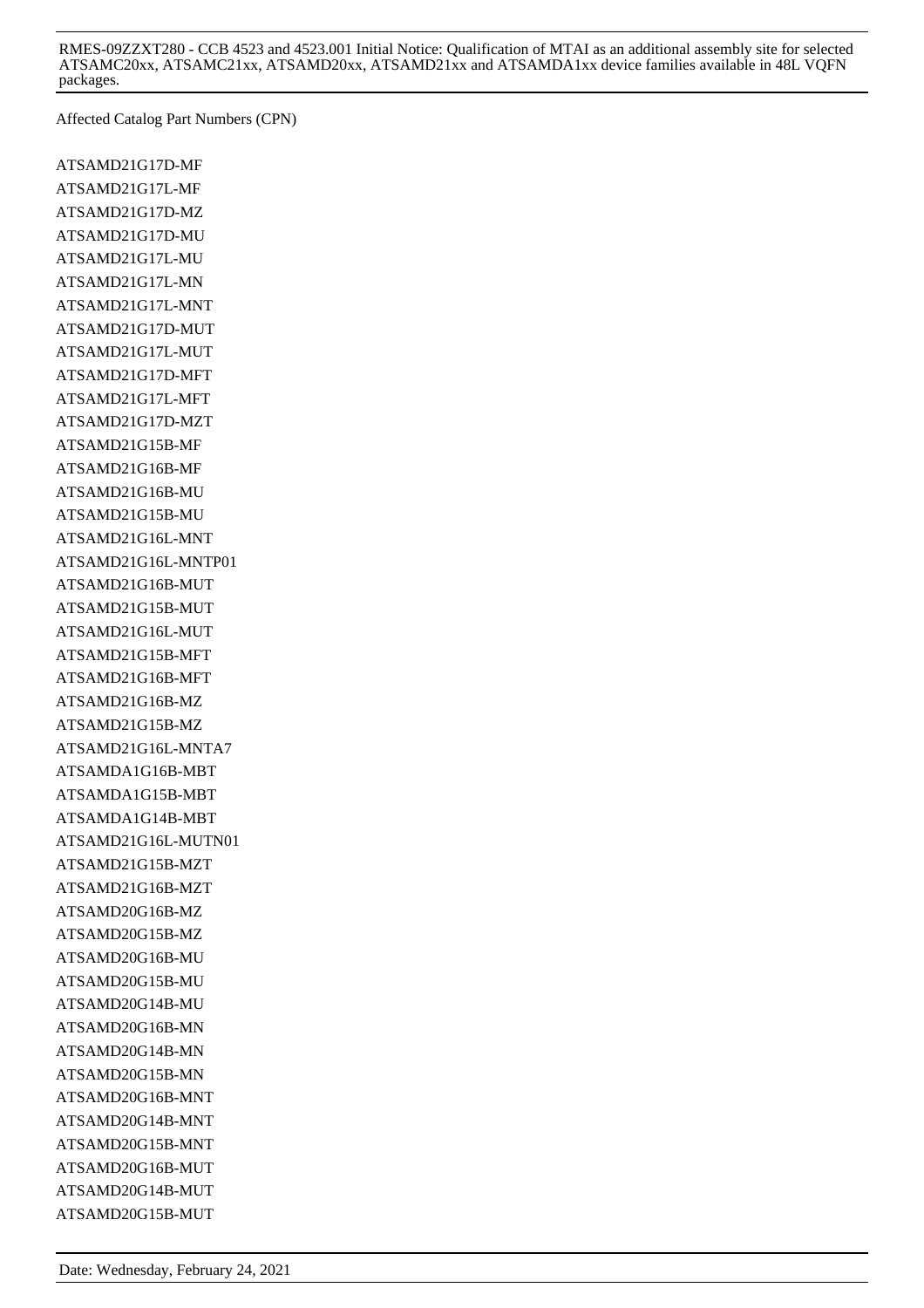| RMES-09ZZXT280 - CCB 4523 and 4523.001 Initial Notice: Qualification of MTAI as an additional assembly site for selected<br>ATSAMC20xx, ATSAMC21xx, ATSAMD20xx, ATSAMD21xx and ATSAMDA1xx device families available in 48L VQFN<br>packages. |
|----------------------------------------------------------------------------------------------------------------------------------------------------------------------------------------------------------------------------------------------|
| AISAMCZIGI8A-MZ                                                                                                                                                                                                                              |
| ATSAMC21G17A-MZ                                                                                                                                                                                                                              |
| ATSAMC21G16A-MZ                                                                                                                                                                                                                              |
| ATSAMC21G15A-MZ                                                                                                                                                                                                                              |
| ATSAMC20G18A-MZ                                                                                                                                                                                                                              |
| ATSAMC20G17A-MZ                                                                                                                                                                                                                              |
| ATSAMC20G16A-MZ                                                                                                                                                                                                                              |
| ATSAMC20G15A-MZ                                                                                                                                                                                                                              |
| ATSAMC21G17A-MU                                                                                                                                                                                                                              |
| ATSAMC20G15A-MNT                                                                                                                                                                                                                             |
| ATSAMC20G16A-MNT                                                                                                                                                                                                                             |
| ATSAMC20G17A-MNT                                                                                                                                                                                                                             |
| ATSAMC20G18A-MNT                                                                                                                                                                                                                             |
| ATSAMC21G15A-MNT                                                                                                                                                                                                                             |
| ATSAMC21G16A-MNT                                                                                                                                                                                                                             |
| ATSAMC21G17A-MNT                                                                                                                                                                                                                             |
| ATSAMC21G18A-MNT                                                                                                                                                                                                                             |
| ATSAMC21G18A-MUT                                                                                                                                                                                                                             |
| ATSAMC20G15A-MUT                                                                                                                                                                                                                             |
| ATSAMC20G16A-MUT                                                                                                                                                                                                                             |
| ATSAMC20G17A-MUT                                                                                                                                                                                                                             |
| ATSAMC20G18A-MUT                                                                                                                                                                                                                             |
| ATSAMC21G15A-MUT                                                                                                                                                                                                                             |
| ATSAMC21G16A-MUT                                                                                                                                                                                                                             |
| ATSAMC21G17A-MUT                                                                                                                                                                                                                             |
| ATSAMC21G18A-MUTN01                                                                                                                                                                                                                          |
| ATSAMC21G18A-MZT                                                                                                                                                                                                                             |
| ATSAMC21G17A-MZT                                                                                                                                                                                                                             |
| ATSAMC21G16A-MZT                                                                                                                                                                                                                             |
| ATSAMC21G15A-MZT                                                                                                                                                                                                                             |
| ATSAMC20G18A-MZT                                                                                                                                                                                                                             |
| ATSAMC20G17A-MZT                                                                                                                                                                                                                             |
| ATSAMC20G16A-MZT                                                                                                                                                                                                                             |
| ATSAMC20G15A-MZT                                                                                                                                                                                                                             |
| ATSAMD20G18A-MUA1                                                                                                                                                                                                                            |
| ATSAMD20G14A-MUA1                                                                                                                                                                                                                            |
| ATSAMD20G16A-MUA1                                                                                                                                                                                                                            |
| ATSAMD20G17A-MUA1                                                                                                                                                                                                                            |
| ATSAMD20G15A-MUA1                                                                                                                                                                                                                            |
| ATSAMD20G14A-MUTA1                                                                                                                                                                                                                           |
| ATSAMD20G15A-MUTA1                                                                                                                                                                                                                           |
| ATSAMD20G16A-MUTA1                                                                                                                                                                                                                           |
| ATSAMD20G17A-MUTA1                                                                                                                                                                                                                           |
| ATSAMD20G18A-MUTA1                                                                                                                                                                                                                           |
| ATSAMD21G17A-MF                                                                                                                                                                                                                              |
| ATSAMD21G18A-MF                                                                                                                                                                                                                              |
| ATSAMD21G18A-MZ                                                                                                                                                                                                                              |
| ATSAMD21G17A-MZ                                                                                                                                                                                                                              |
| ATSAMD21G18A-MU                                                                                                                                                                                                                              |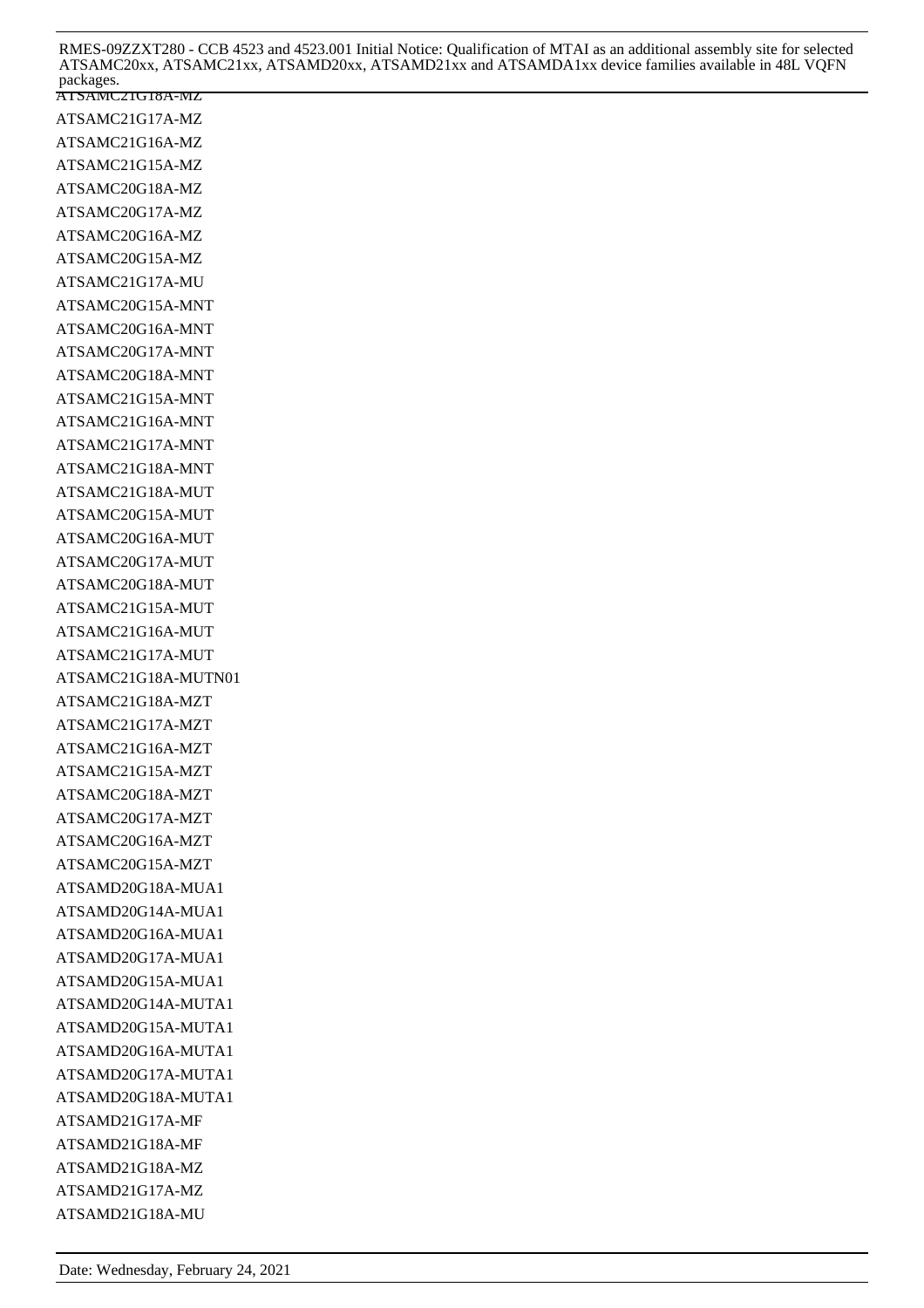ATSAMD21G17A-MU ATSAMD21G17A-MUA1 ATSAMD21G18A-MUA1 ATSAMD21G18A-MU-SLL ATSAMD21G17A-MUT ATSAMD21G18A-MUT ATSAMD21G18A-MUTA0 ATSAMD21G17A-MUTA1 ATSAMD21G18A-MUTA1 ATSAMD21G17A-MUTA0 ATSAMD21G18A-MUTN01 ATSAMD21G17A-MFT ATSAMD21G18A-MFT ATSAMD21G18A-MZT ATSAMD21G17A-MZT ATSAMD20G14A-MUA4 ATSAMD20G15A-MUA4 ATSAMD20G16A-MUA4 ATSAMD20G17A-MUA4 ATSAMD20G14A-MU ATSAMD20G15A-MU ATSAMD20G16A-MU ATSAMD20G17A-MU ATSAMD20G18A-MU ATSAMD20G18A-MUA2 ATSAMD20G14A-MUA2 ATSAMD20G15A-MUA2 ATSAMD20G16A-MUA2 ATSAMD20G17A-MUA2 ATSAMD20G14A-MN ATSAMD20G15A-MN ATSAMD20G16A-MN ATSAMD20G17A-MN ATSAMD20G18A-MN ATSAMD20G14A-MNT ATSAMD20G15A-MNT ATSAMD20G16A-MNT ATSAMD20G17A-MNT ATSAMD20G18A-MNT ATSAMD20G14A-MUTA4 ATSAMD20G15A-MUTA4 ATSAMD20G16A-MUTA4 ATSAMD20G17A-MUTA4 ATSAMD20G14A-MUT ATSAMD20G15A-MUT ATSAMD20G16A-MUT ATSAMD20G17A-MUT ATSAMD20G18A-MUT ATSAMD20G18A-MUTA3 RMES-09ZZXT280 - CCB 4523 and 4523.001 Initial Notice: Qualification of MTAI as an additional assembly site for selected ATSAMC20xx, ATSAMC21xx, ATSAMD20xx, ATSAMD21xx and ATSAMDA1xx device families available in 48L VQFN packages.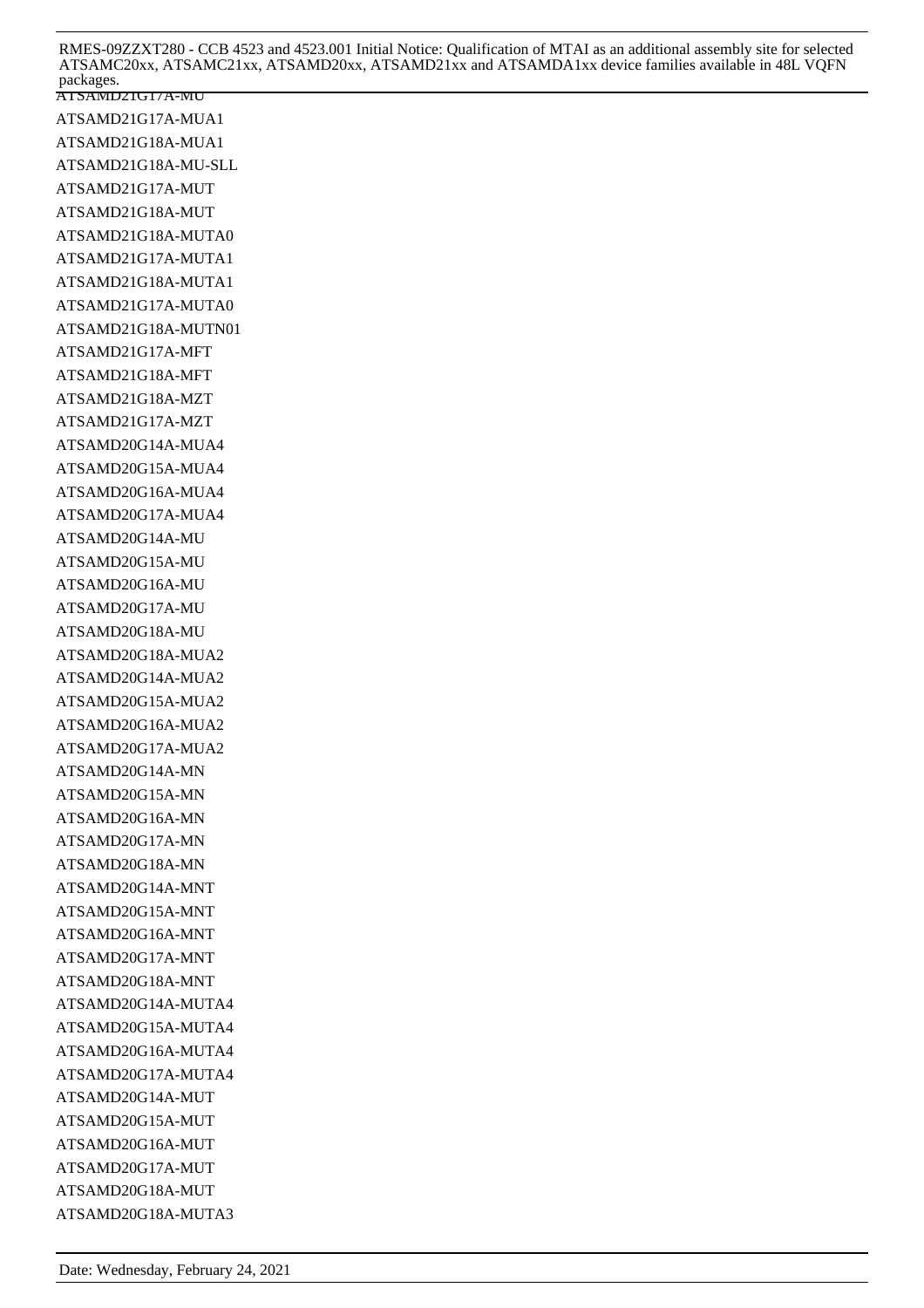ATSAMD20G17A-MUTA3 ATSAMD20G14A-MUTA2 ATSAMD20G15A-MUTA2 ATSAMD20G16A-MUTA2 ATSAMD20G17A-MUTA2 RMES-09ZZXT280 - CCB 4523 and 4523.001 Initial Notice: Qualification of MTAI as an additional assembly site for selected ATSAMC20xx, ATSAMC21xx, ATSAMD20xx, ATSAMD21xx and ATSAMDA1xx device families available in 48L VQFN packages.

ATSAMD20G18A-MUTA2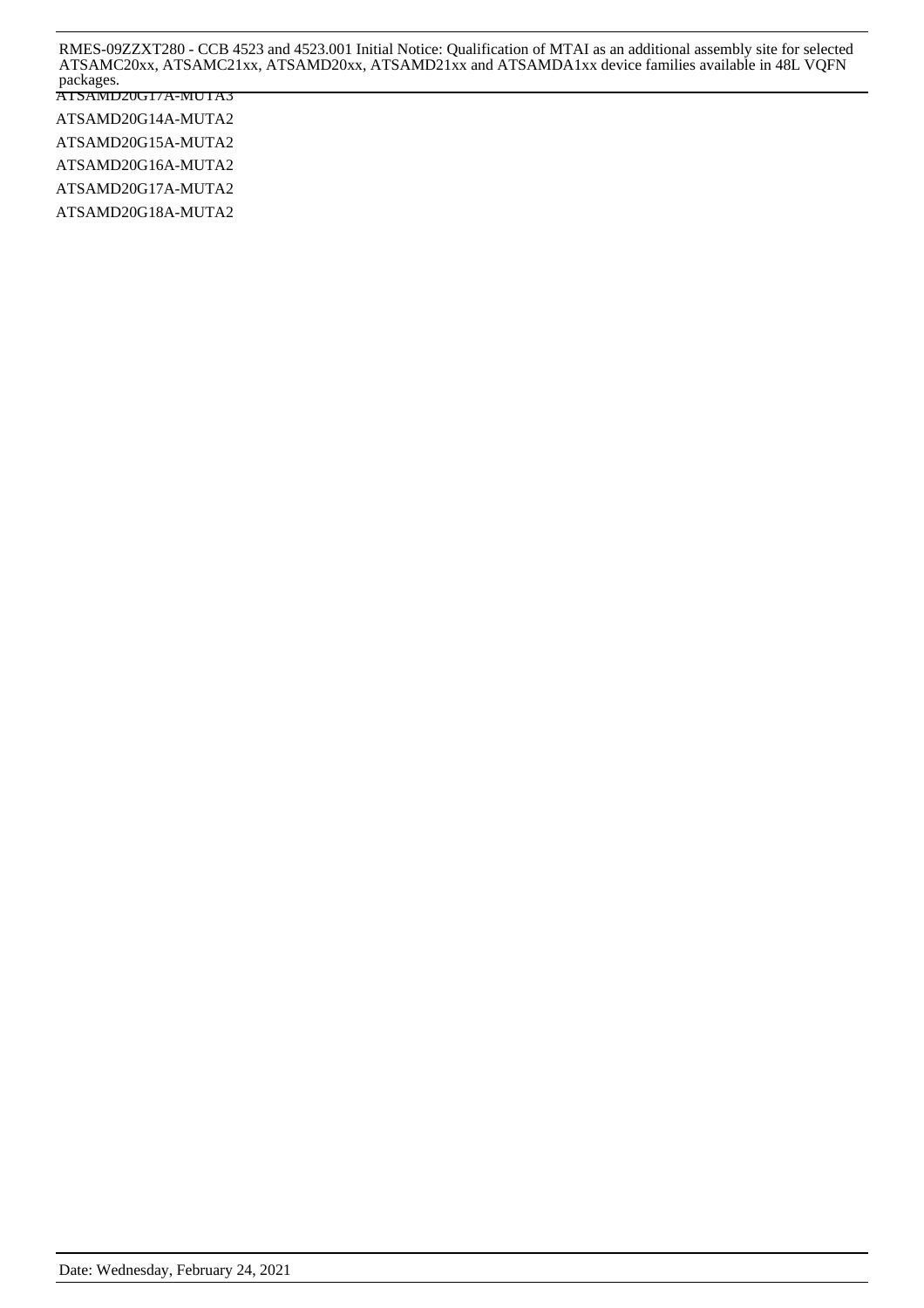RMES-09ZZXT280 - CCB 4523 and 4523.001 Initial Notice: Qualification of MTAI as an additional assembly site for selected ATSAMC20xx, ATSAMC21xx, ATSAMD20xx, ATSAMD21xx and ATSAMDA1xx device families available in 48L VQFN packages.

Affected Catalog Part Numbers(CPN)

ATSAMD21G17D-MF ATSAMD21G17L-MF ATSAMD21G17D-MZ ATSAMD21G17D-MU ATSAMD21G17L-MU ATSAMD21G17L-MN ATSAMD21G17L-MNT ATSAMD21G17D-MUT ATSAMD21G17L-MUT ATSAMD21G17D-MFT ATSAMD21G17L-MFT ATSAMD21G17D-MZT ATSAMD21G15B-MF ATSAMD21G16B-MF ATSAMD21G16B-MU ATSAMD21G15B-MU ATSAMD21G16L-MNT ATSAMD21G16L-MNTP01 ATSAMD21G16B-MUT ATSAMD21G15B-MUT ATSAMD21G16L-MUT ATSAMD21G15B-MFT ATSAMD21G16B-MFT ATSAMD21G16B-MZ ATSAMD21G15B-MZ ATSAMD21G16L-MNTA7 ATSAMDA1G16B-MBT ATSAMDA1G15B-MBT ATSAMDA1G14B-MBT ATSAMD21G16L-MUTN01 ATSAMD21G15B-MZT ATSAMD21G16B-MZT ATSAMD20G16B-MZ ATSAMD20G15B-MZ ATSAMD20G16B-MU ATSAMD20G15B-MU ATSAMD20G14B-MU ATSAMD20G16B-MN ATSAMD20G14B-MN ATSAMD20G15B-MN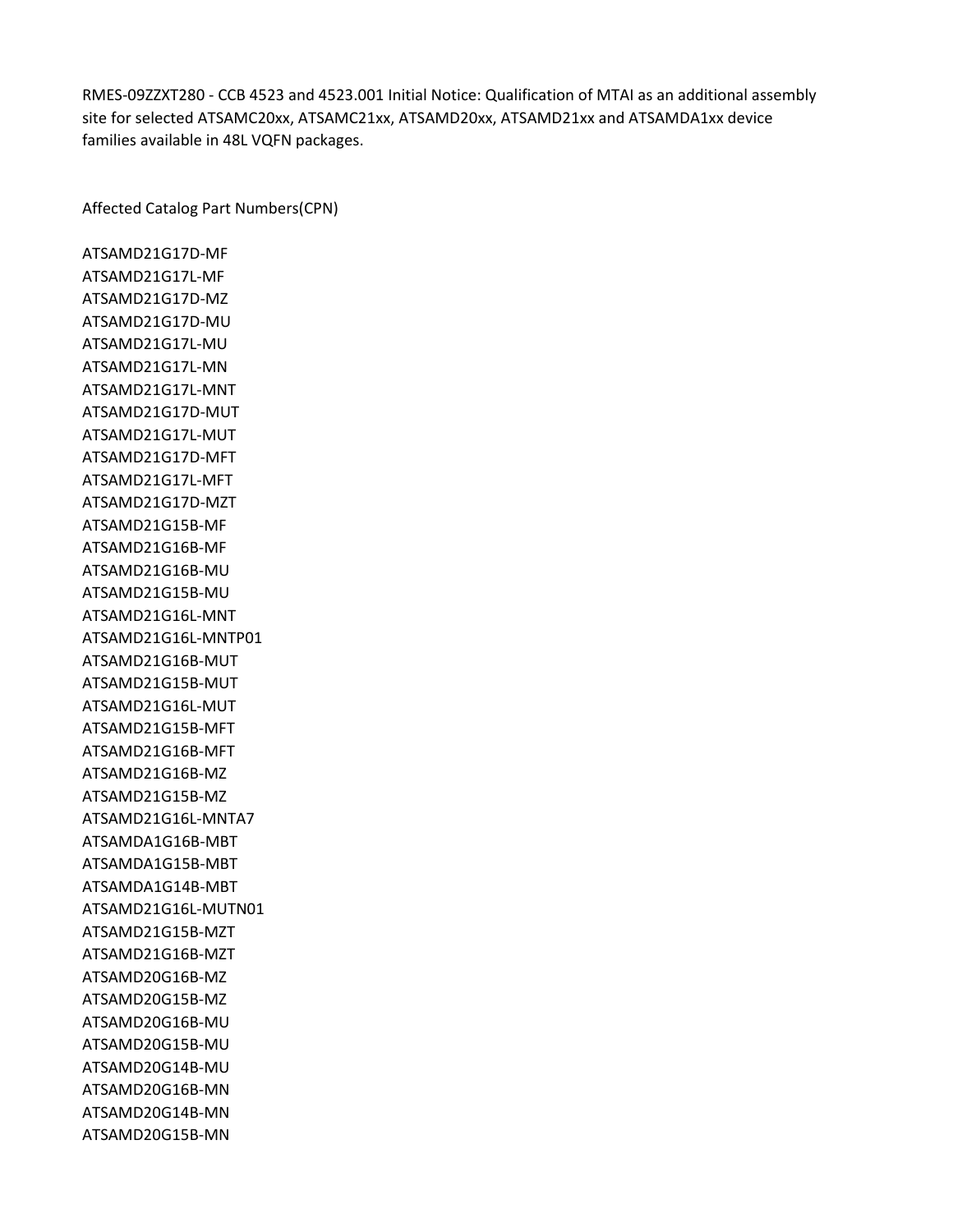ATSAMD20G16B-MNT ATSAMD20G14B-MNT ATSAMD20G15B-MNT ATSAMD20G16B-MUT ATSAMD20G14B-MUT ATSAMD20G15B-MUT ATSAMC21G18A-MZ ATSAMC21G17A-MZ ATSAMC21G16A-MZ ATSAMC21G15A-MZ ATSAMC20G18A-MZ ATSAMC20G17A-MZ ATSAMC20G16A-MZ ATSAMC20G15A-MZ ATSAMC21G17A-MU ATSAMC20G15A-MNT ATSAMC20G16A-MNT ATSAMC20G17A-MNT ATSAMC20G18A-MNT ATSAMC21G15A-MNT ATSAMC21G16A-MNT ATSAMC21G17A-MNT ATSAMC21G18A-MNT ATSAMC21G18A-MUT ATSAMC20G15A-MUT ATSAMC20G16A-MUT ATSAMC20G17A-MUT ATSAMC20G18A-MUT ATSAMC21G15A-MUT ATSAMC21G16A-MUT ATSAMC21G17A-MUT ATSAMC21G18A-MUTN01 ATSAMC21G18A-MZT ATSAMC21G17A-MZT ATSAMC21G16A-MZT ATSAMC21G15A-MZT ATSAMC20G18A-MZT ATSAMC20G17A-MZT ATSAMC20G16A-MZT ATSAMC20G15A-MZT ATSAMD20G18A-MUA1 ATSAMD20G14A-MUA1 ATSAMD20G16A-MUA1 ATSAMD20G17A-MUA1 ATSAMD20G15A-MUA1 ATSAMD20G14A-MUTA1 ATSAMD20G15A-MUTA1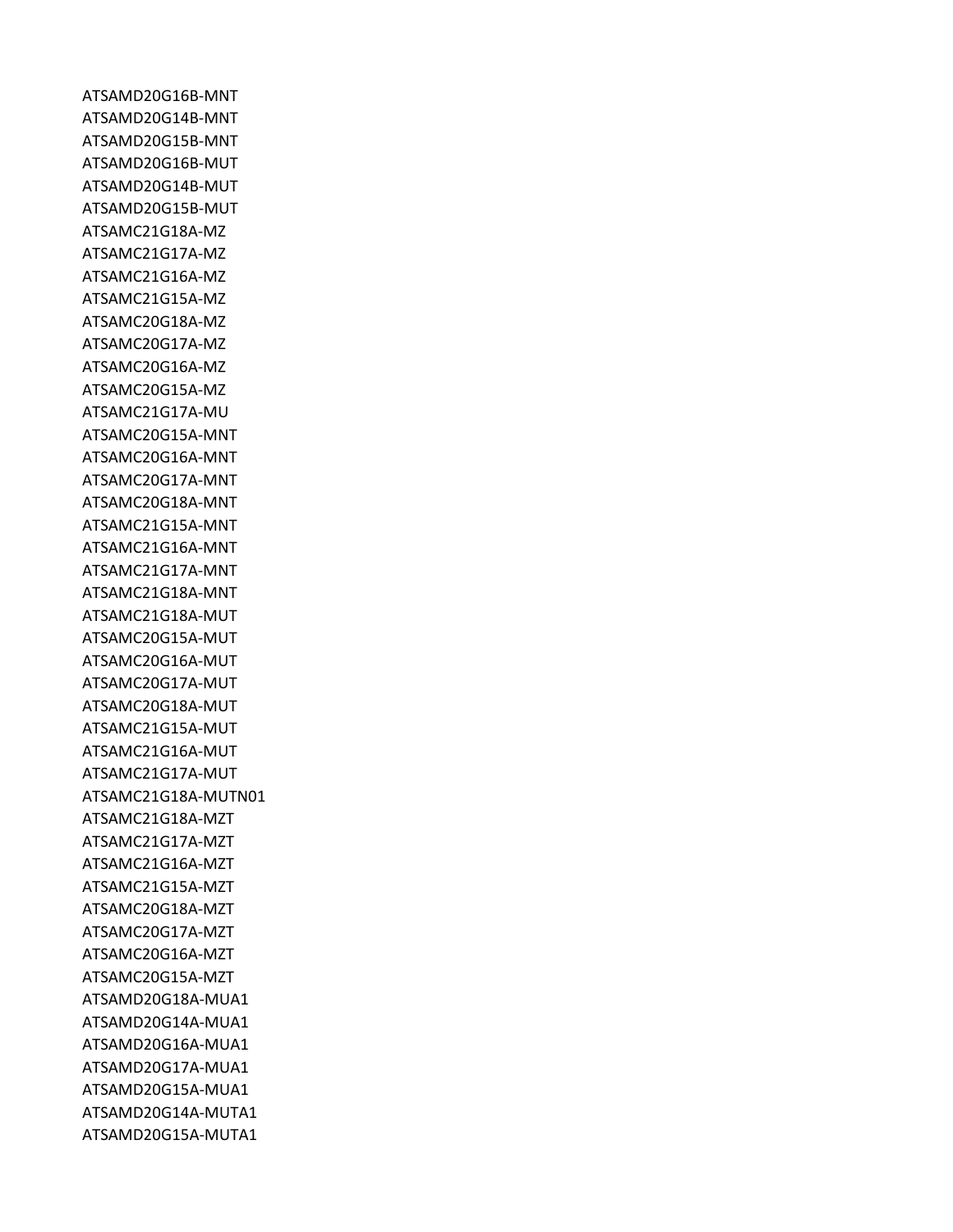ATSAMD20G16A-MUTA1 ATSAMD20G17A-MUTA1 ATSAMD20G18A-MUTA1 ATSAMD21G17A-MF ATSAMD21G18A-MF ATSAMD21G18A-MZ ATSAMD21G17A-MZ ATSAMD21G18A-MU ATSAMD21G17A-MU ATSAMD21G17A-MUA1 ATSAMD21G18A-MUA1 ATSAMD21G18A-MU-SLL ATSAMD21G17A-MUT ATSAMD21G18A-MUT ATSAMD21G18A-MUTA0 ATSAMD21G17A-MUTA1 ATSAMD21G18A-MUTA1 ATSAMD21G17A-MUTA0 ATSAMD21G18A-MUTN01 ATSAMD21G17A-MFT ATSAMD21G18A-MFT ATSAMD21G18A-MZT ATSAMD21G17A-MZT ATSAMD20G14A-MUA4 ATSAMD20G15A-MUA4 ATSAMD20G16A-MUA4 ATSAMD20G17A-MUA4 ATSAMD20G14A-MU ATSAMD20G15A-MU ATSAMD20G16A-MU ATSAMD20G17A-MU ATSAMD20G18A-MU ATSAMD20G18A-MUA2 ATSAMD20G14A-MUA2 ATSAMD20G15A-MUA2 ATSAMD20G16A-MUA2 ATSAMD20G17A-MUA2 ATSAMD20G14A-MN ATSAMD20G15A-MN ATSAMD20G16A-MN ATSAMD20G17A-MN ATSAMD20G18A-MN ATSAMD20G14A-MNT ATSAMD20G15A-MNT ATSAMD20G16A-MNT ATSAMD20G17A-MNT ATSAMD20G18A-MNT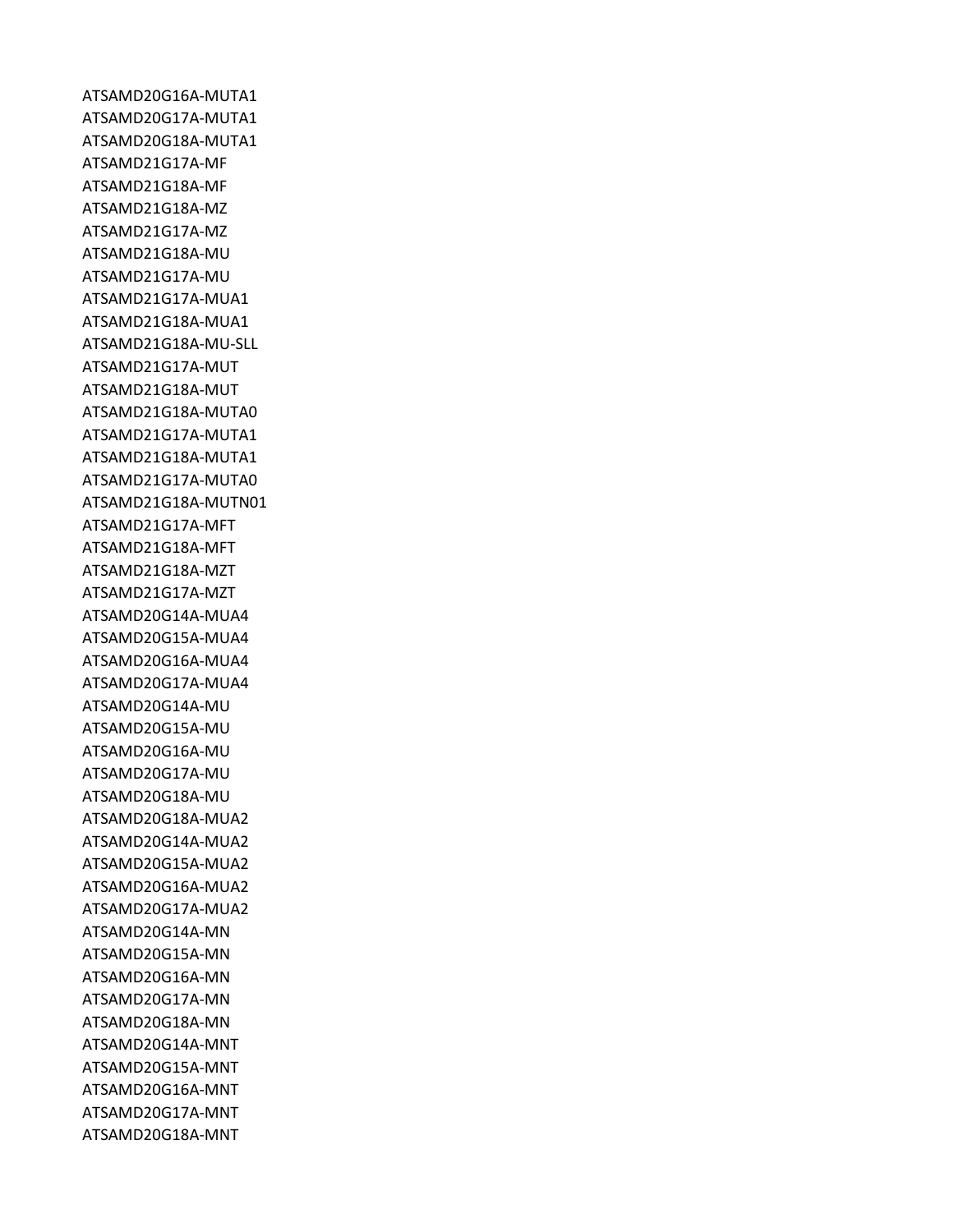ATSAMD20G14A-MUTA4 ATSAMD20G15A-MUTA4 ATSAMD20G16A-MUTA4 ATSAMD20G17A-MUTA4 ATSAMD20G14A-MUT ATSAMD20G15A-MUT ATSAMD20G16A-MUT ATSAMD20G17A-MUT ATSAMD20G18A-MUT ATSAMD20G18A-MUTA3 ATSAMD20G17A-MUTA3 ATSAMD20G14A-MUTA2 ATSAMD20G15A-MUTA2 ATSAMD20G16A-MUTA2 ATSAMD20G17A-MUTA2 ATSAMD20G18A-MUTA2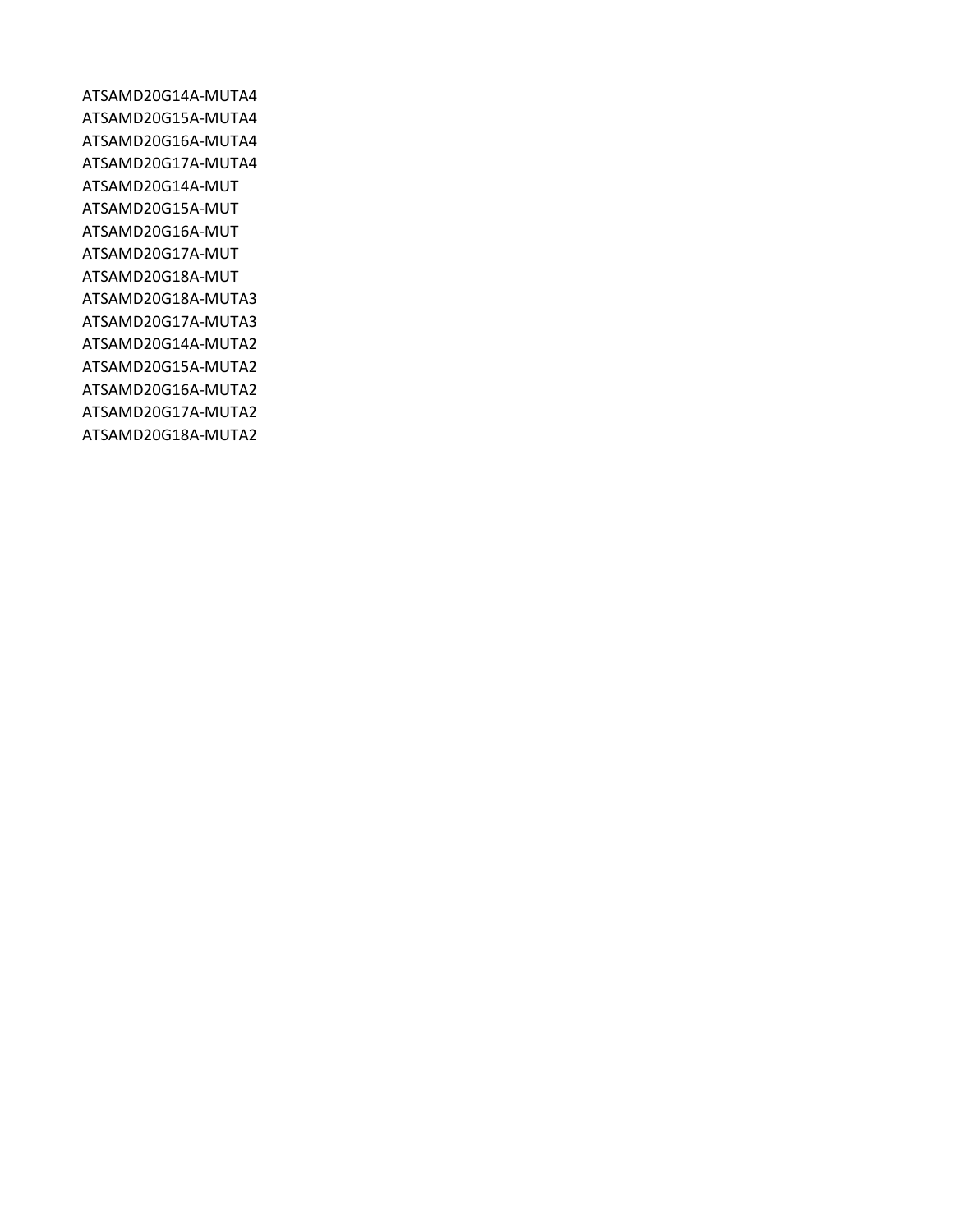# **CCB 4523 and 4523.001 Lead Frame design comparison PCN #: RMES-09ZZXT280**



A Leading Provider of Smart, Connected and Secure Embedded Control Solutions



**Qualification of MTAI as an additional assembly site for selected ATSAMC20xx, ATSAMC21xx, ATSAMD20xx, ATSAMD21xx and ATSAMDA1xx device families available in 48L VQFN package.**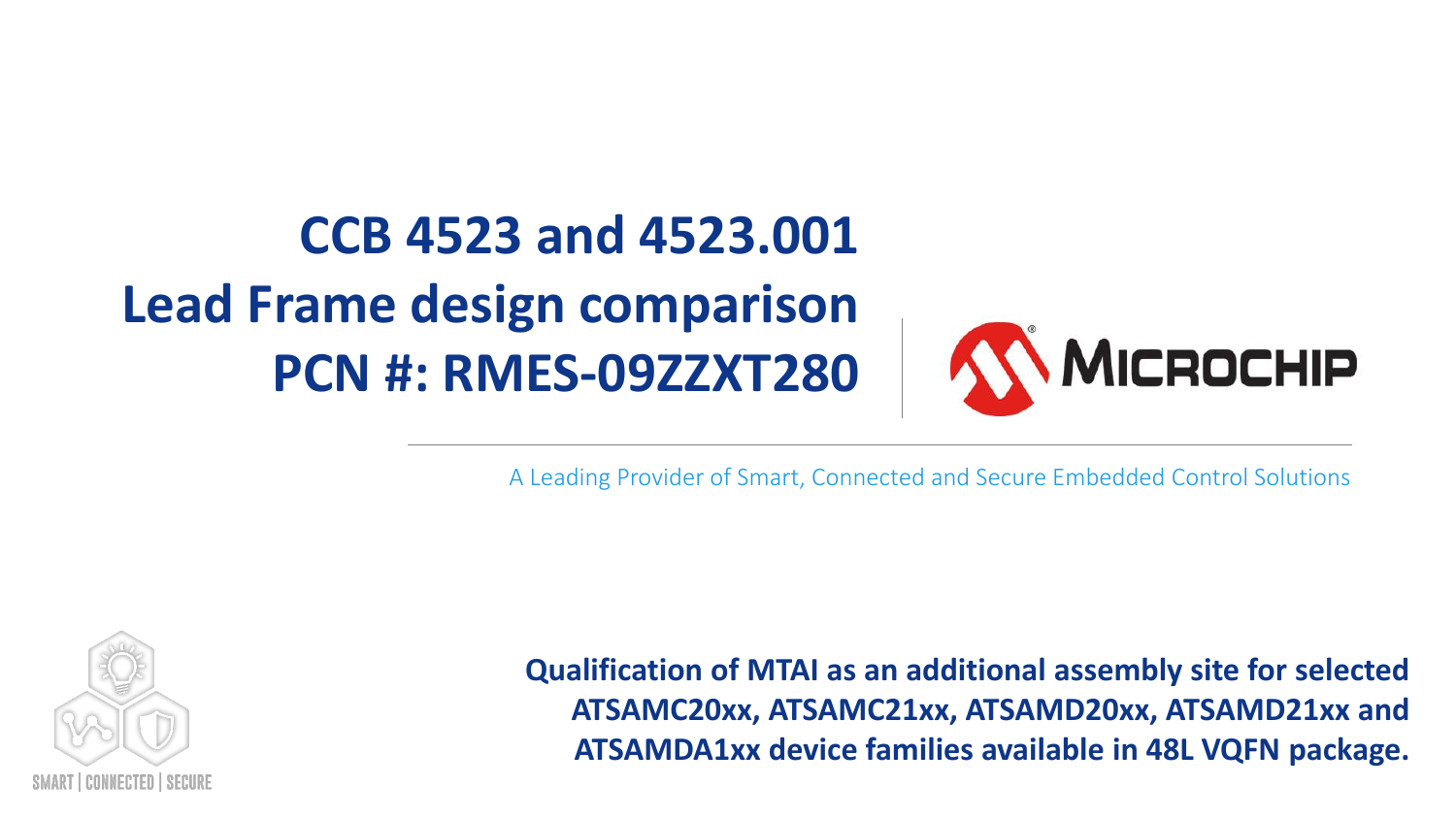## **Leadframe design comparison – for wettable flank products**

| <b>ASCL</b>                                                                                                                             |                       |                                                                 | <b>NSEB</b>                                                  |                                                                  | <b>MMT</b>                                                                                                                                                         | <b>MTAI - New</b>                                                                                                 |                                                                  |
|-----------------------------------------------------------------------------------------------------------------------------------------|-----------------------|-----------------------------------------------------------------|--------------------------------------------------------------|------------------------------------------------------------------|--------------------------------------------------------------------------------------------------------------------------------------------------------------------|-------------------------------------------------------------------------------------------------------------------|------------------------------------------------------------------|
| 48 47 46 45 44 43 42 41 40 39 38 37<br><b>STATATO MTATATO TATAT</b><br>បុជ្ជក្នុងជ្រុងជ្នុងជ្នុង<br>13 14 15 16 17 18 18 20 21 22 23 24 | $\triangle$<br>$\Box$ | 48 47 48<br>aaaaaaaaaaaa<br>13 14 15 16 17 18 19 20 21 22 23 24 | <b>拓 44 45 42 41 40 59 38 37</b><br>0000000000<br>oooooooooo | 00000<br>$\overline{\mathbb{D}}$<br>$\overline{\mathbb{D}}$<br>刁 | 48 47 46 45 44 43 42 41 40 39 38 37<br>卫<br>ت⊠<br>G<br>$\overline{\mathbf{G}}$<br>0000<br>$\Box$<br>$\overline{\mathbb{G}}$<br>13 14 15 16 17 18 19 20 21 22 23 24 | 48 47 46 45 44 43 42 41 40 39 38<br>⊵<br>8888888<br>$\circ$<br>⊡<br>þ<br>D<br>13 14 15 16 17 18 19 20 21 22 23 24 | ∠⊒<br>回<br>$\Box$<br>88888<br>G<br>ित<br>$\overline{\mathbb{G}}$ |
| Lead frame material                                                                                                                     | C194                  | Lead frame material                                             | C194                                                         | <b>Lead frame material</b>                                       | C194                                                                                                                                                               | <b>Lead frame material</b>                                                                                        | C194                                                             |
| Paddle size                                                                                                                             | 210 x 210 mils        | Paddle size                                                     | 208 x 208 mils                                               | Paddle size                                                      | 217 x 217 mils                                                                                                                                                     | Paddle size                                                                                                       | 217 x 217 mils                                                   |
| <b>Lead Lock</b><br>(Locking Holes)                                                                                                     | No                    | <b>Lead Lock</b><br>(Locking Holes)                             | No                                                           | <b>Lead Lock</b><br>(Locking Holes)                              | Yes                                                                                                                                                                | <b>Lead Lock</b><br>(Locking Holes)                                                                               | Yes                                                              |

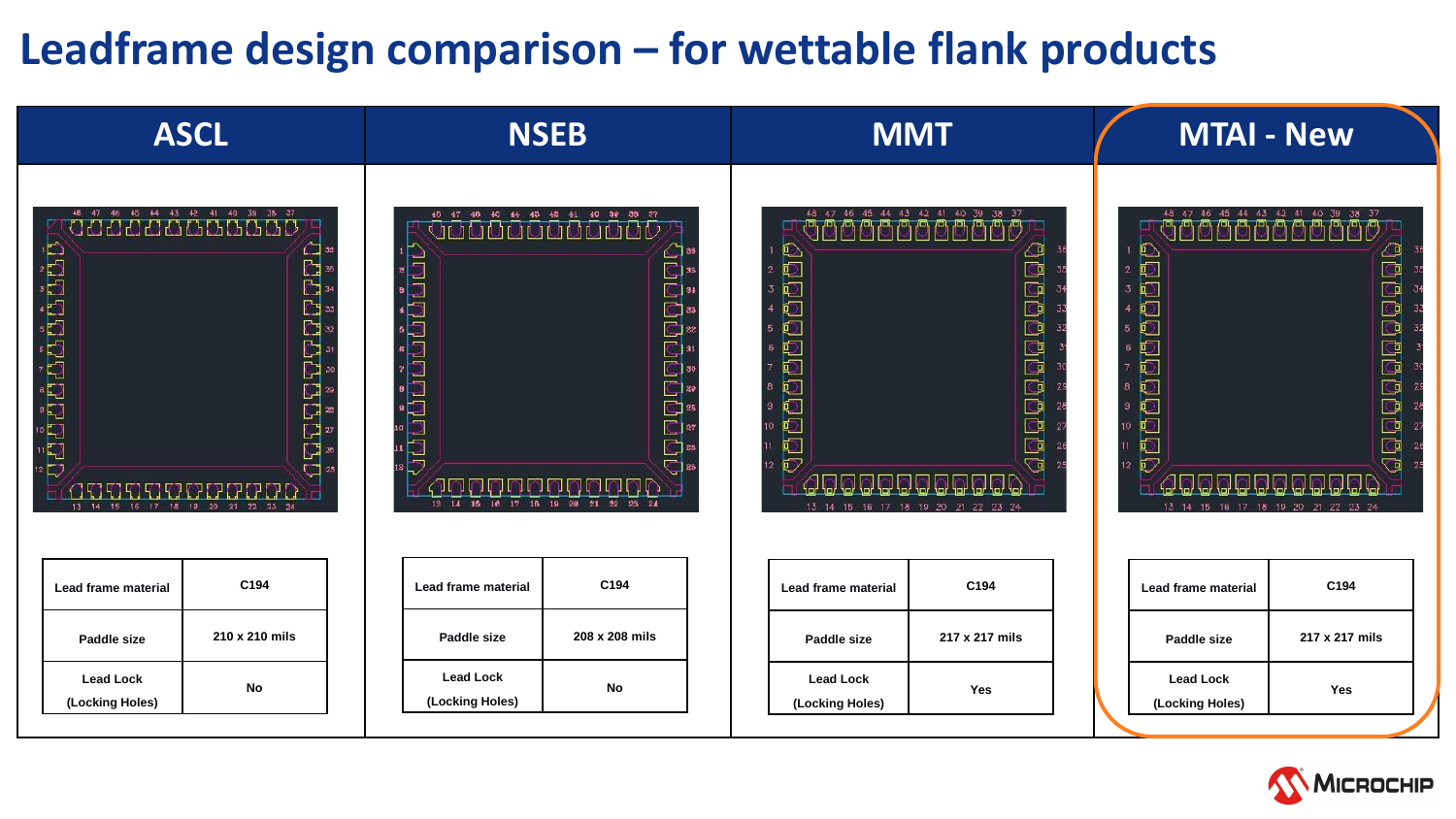## **Leadframe design comparison – for non-wettable flank products**

|                                                                                                                                | <b>ASE</b>                |                                                                                              | <b>ASCL</b>                                   |                                                   | <b>MMT</b>                                                                                                                                                                                                                                |                                                                              | <b>MTAI - New</b>                                                                                |
|--------------------------------------------------------------------------------------------------------------------------------|---------------------------|----------------------------------------------------------------------------------------------|-----------------------------------------------|---------------------------------------------------|-------------------------------------------------------------------------------------------------------------------------------------------------------------------------------------------------------------------------------------------|------------------------------------------------------------------------------|--------------------------------------------------------------------------------------------------|
| 48 47 46 45 44 43 42 41 40 38 38 37<br>,,,,,,,,,,,,,,,,<br>ë se e e a a a e tre të maj.<br>13 14 15 16 17 18 19 20 21 22 23 24 | 겁.<br><b>100000000000</b> | 48 47<br>44 43 42<br>45.<br>D<br><u>uddddau ac ym</u><br>13 14 15 16 17 18 18 20 21 22 23 24 | 40 39 38 37<br>$-41$<br><b>Bratara branch</b> | 48 47 46 45 44 43 42 41 40 39<br>⊵<br>10000000000 | $-38 - 37$<br>O<br>⇙<br>िन<br>$\overline{\mathsf{G}}$<br>$\overline{G}$<br>$\Box$<br>$\mathbb{C}$<br>$\overline{\mathbb{C}}$<br>$\Box$<br>$\Box$<br>$\overline{C}$<br>ि<br>$\overline{\mathbb{C}}$<br>13 14 15 16 17 18 19 20 21 22 23 24 | 48 47 46 45 44 43 42 41 40 39<br>⊵<br>0000000<br>o<br>Oo<br>$\overline{\nu}$ | $-38 - 3$<br>∠<br>8888888888<br>$\mathbb{C}^{\mathbb{I}}$<br>13 14 15 16 17 18 19 20 21 22 23 24 |
| Lead frame material                                                                                                            | C7025                     | <b>Lead frame material</b>                                                                   | C194                                          | Lead frame material                               | C194                                                                                                                                                                                                                                      | Lead frame material                                                          | C194                                                                                             |
| Paddle size                                                                                                                    | 217 x 217 mils            | Paddle size                                                                                  | 210 x 210 mils                                | Paddle size                                       | 217 x 217 mils                                                                                                                                                                                                                            | Paddle size                                                                  | 217 x 217 mils                                                                                   |
| <b>Lead Lock</b><br>(Locking Holes)                                                                                            | No                        | <b>Lead Lock</b><br>(Locking Holes)                                                          | No                                            | <b>Lead Lock</b><br>(Locking Holes)               | Yes                                                                                                                                                                                                                                       | <b>Lead Lock</b><br>(Locking Holes)                                          | Yes                                                                                              |

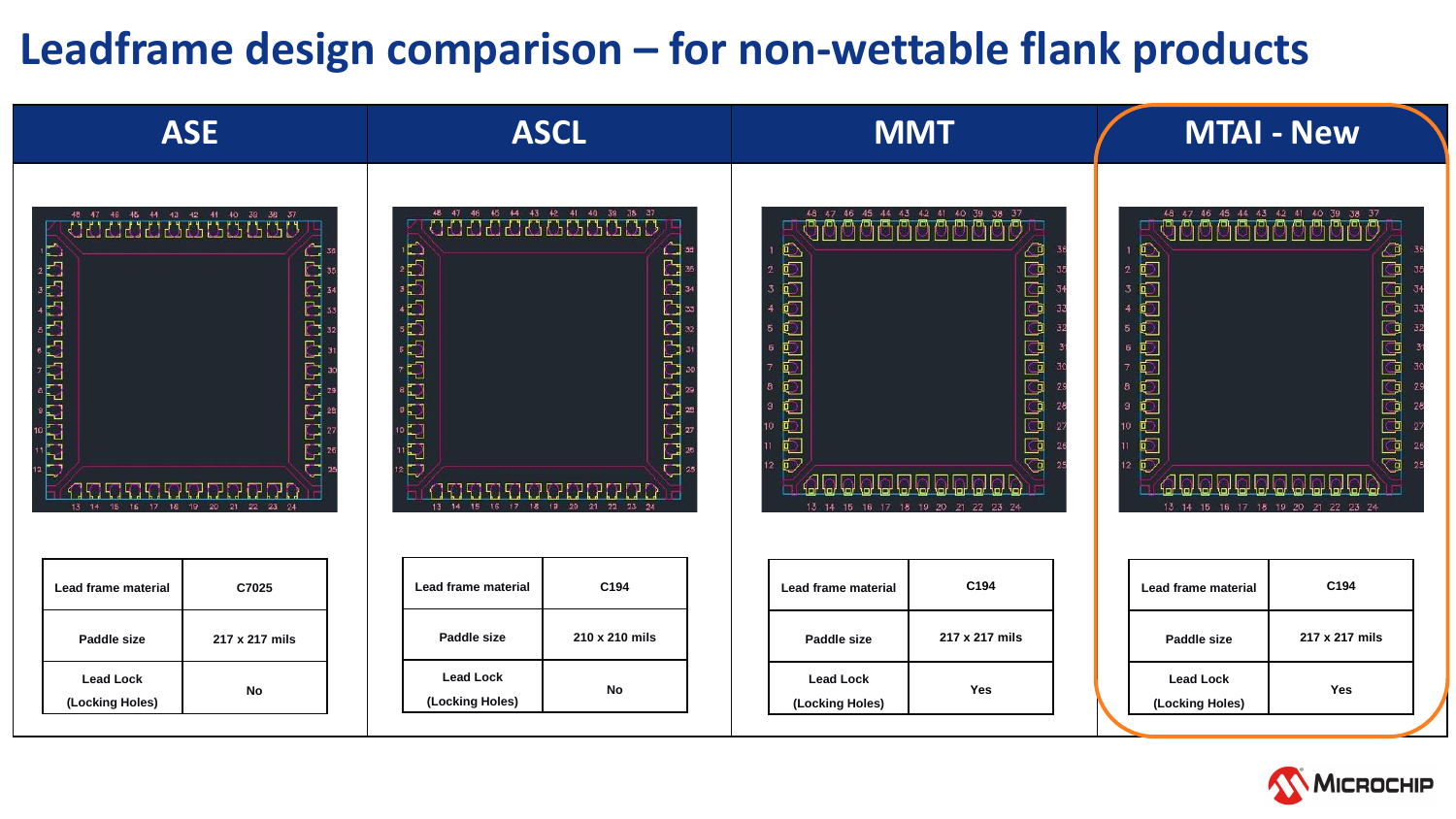

## **QUALIFICATION PLAN SUMMARY**

## **PCN #: RMES-09ZZXT280**

**Date: January 21, 2021**

**Qualification of MTAI as an additional assembly site for selected ATSAMC20xx, ATSAMC21xx, ATSAMD20xx, ATSAMD21xx and ATSAMDA1xx device families available in 48L VQFN package. This is Q100 grade 1 qualification.**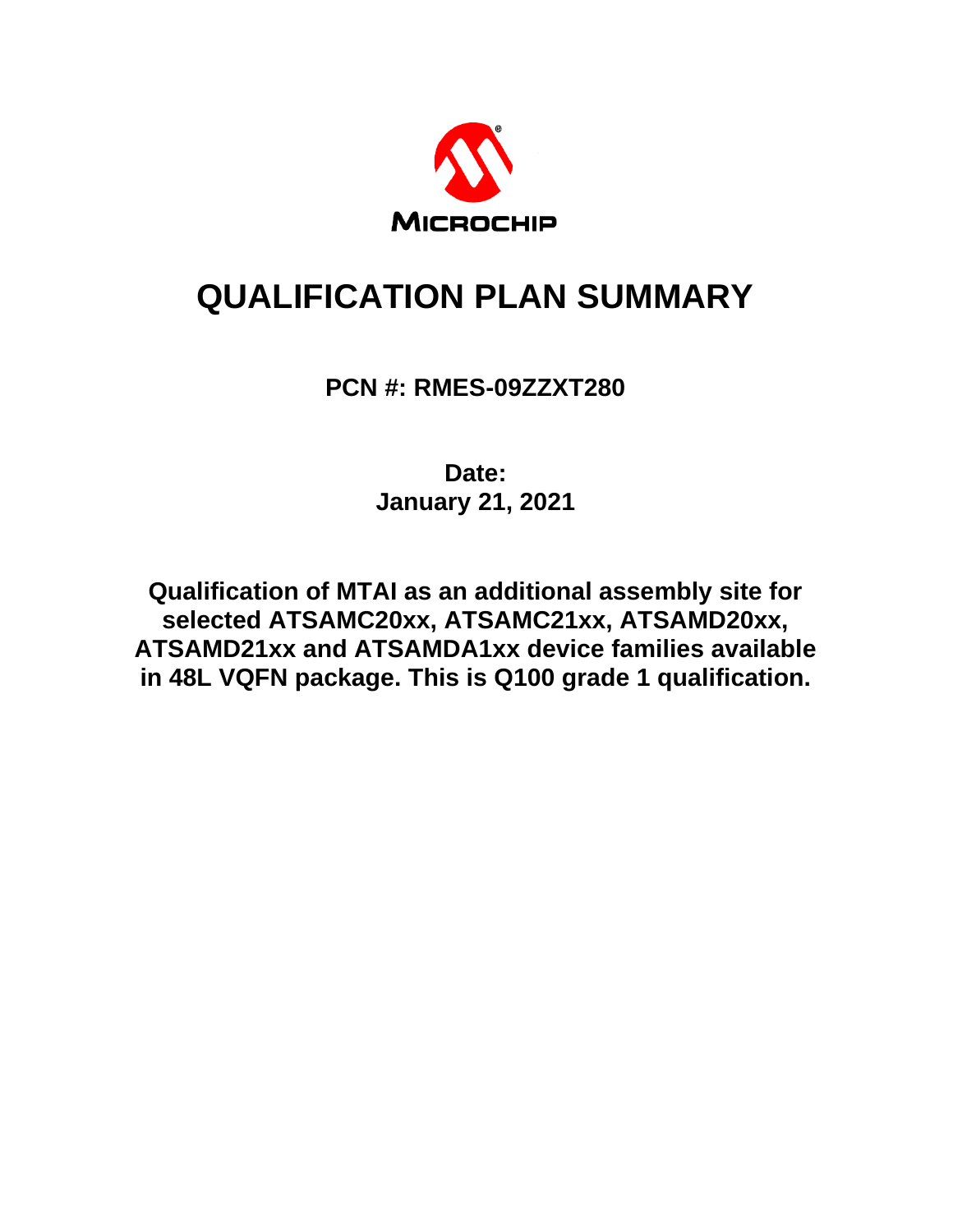**Purpose: Qualification of MTAI as an additional assembly site for selected ATSAMC20xx, ATSAMC21xx, ATSAMD20xx, ATSAMD21xx and ATSAMDA1xx device families available in 48L VQFN package. This is Q100 grade 1 qualification.**

| Assembly site        | <b>MTAI</b>                |  |  |  |  |
|----------------------|----------------------------|--|--|--|--|
| <b>BD Number</b>     | BDM-002793 rev.A           |  |  |  |  |
| MP Code (MPC)        | 661P2YU5BVA1               |  |  |  |  |
| Part Number (CPN)    | ATSAMC21G18A-MZTVAO        |  |  |  |  |
| CCB <sub>No</sub>    | 4523 and 4523.001          |  |  |  |  |
| Paddle size          | 217 x 217 mils             |  |  |  |  |
| Material             | C <sub>194</sub>           |  |  |  |  |
| DAP Surface Prep     | <b>Bare Copper</b>         |  |  |  |  |
| Treatment            | Yes                        |  |  |  |  |
| Process              | Etched                     |  |  |  |  |
| Lead-lock            | Yes                        |  |  |  |  |
| Part Number          | 10104803                   |  |  |  |  |
| <b>Lead Plating</b>  | Matte Tin                  |  |  |  |  |
| <b>Strip Size</b>    | 70 x 250 mm                |  |  |  |  |
| <b>Strip Density</b> | 240 units/strip            |  |  |  |  |
| Material             | Au                         |  |  |  |  |
| Part Number          | 3280                       |  |  |  |  |
| Conductive           | Yes                        |  |  |  |  |
| Part Number          | G700                       |  |  |  |  |
| <b>PKG Type</b>      | <b>VQFN Wettable flank</b> |  |  |  |  |
| Pin/Ball Count       | 48                         |  |  |  |  |
| PKG width/size       | 7x7x1.0 mm                 |  |  |  |  |
|                      |                            |  |  |  |  |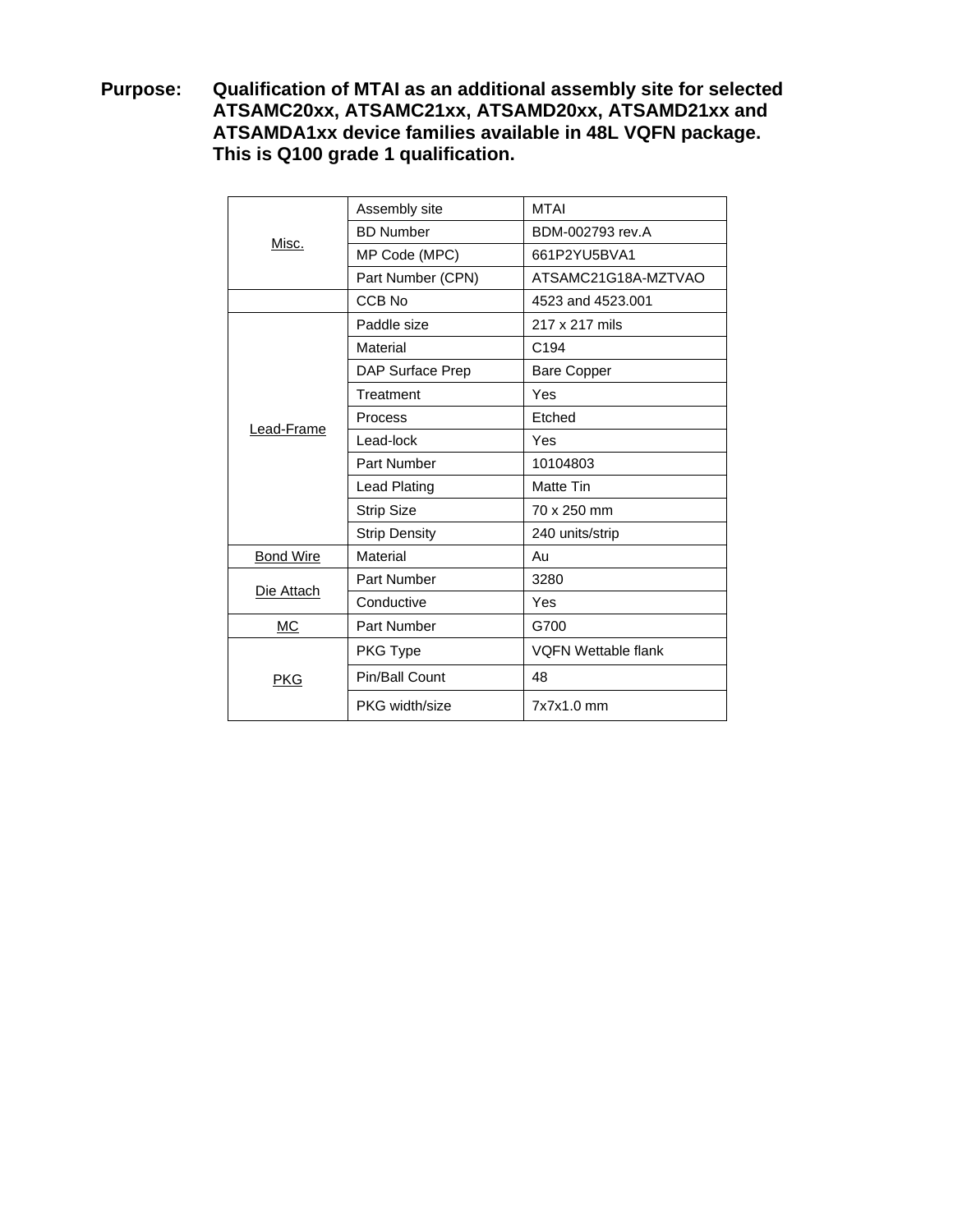| <b>Test Name</b>                                           | Conditions                                                                                                                                                                                                                                                             | Reliability<br><b>Stress Read</b><br>Point<br>Grade 1: -<br>$40^{\circ}$ C to<br>$+125^{\circ}$ C<br>(MCHP E<br>Temp) | Pre & Post<br>Reliability<br><b>Stress Test</b><br>Temperatur<br>e<br>Grade 1: -<br>40°C to<br>$+125^{\circ}$ C<br>(MCHP E<br>Temp) | Sample<br>Size                                                           | Min. Qtv of<br>Spares<br>per Lot<br>(should be<br>properly<br>marked) | Qty<br>of<br>Lots | Total<br>Units  | Fail<br>Accept<br>Qty    | Est.<br>Dur.<br>Days | ATE<br>Test<br>Site | <b>REL</b><br>Test<br>Site | Pkg.<br>Type | Special Instructions                                                                                                                                                                                                                              |
|------------------------------------------------------------|------------------------------------------------------------------------------------------------------------------------------------------------------------------------------------------------------------------------------------------------------------------------|-----------------------------------------------------------------------------------------------------------------------|-------------------------------------------------------------------------------------------------------------------------------------|--------------------------------------------------------------------------|-----------------------------------------------------------------------|-------------------|-----------------|--------------------------|----------------------|---------------------|----------------------------|--------------|---------------------------------------------------------------------------------------------------------------------------------------------------------------------------------------------------------------------------------------------------|
| <b>Standard Pb-free</b><br>Solderability                   | J-STD-002D; Perform 8<br>hours of steam aging for<br>Matte tin finish and 1 hour<br>steam aging for NiPdAu finish<br>prior to testing.<br>Standard Pb-free: Matte tin/<br>NiPdAu finish, SAC solder,<br>wetting temp 245°C for both<br>SMD & through hole<br>packages. |                                                                                                                       |                                                                                                                                     | $\overline{22}$                                                          | 5                                                                     | $\mathbf{1}$      | $\overline{27}$ | >95%<br>lead<br>coverage | 5                    |                     |                            |              | Standard Pb-free<br>solderability is the<br>requirement.<br>SnPb solderability<br>(backward solderability-<br>SMD reflow soldering) is<br>required for any plating<br>related changes and highly<br>recommended for other<br>package BOM changes. |
| Wire Bond Pull -<br><b>WBP</b>                             | Mil. Std. 883-2011                                                                                                                                                                                                                                                     |                                                                                                                       |                                                                                                                                     | 5                                                                        | $\mathbf 0$                                                           | $\mathbf{1}$      | 5               | $0$ fails<br>after TC    | 5                    |                     |                            |              | 30 bonds from a min. 5<br>devices.                                                                                                                                                                                                                |
| Wire Bond Shear -<br><b>WBS</b>                            | CDF-AEC-Q100-001                                                                                                                                                                                                                                                       |                                                                                                                       |                                                                                                                                     | $5\phantom{.0}$                                                          | $\mathbf 0$                                                           | $\mathbf{1}$      | 5               | $\mathbf 0$              | 5                    |                     |                            |              | 30 bonds from a min. 5<br>devices.                                                                                                                                                                                                                |
| <b>Physical Dimensions</b>                                 | Measure per JESD22 B100<br>and B108                                                                                                                                                                                                                                    |                                                                                                                       |                                                                                                                                     | 10                                                                       | $\mathbf 0$                                                           | 3                 | $\overline{30}$ | $\mathbf 0$              | 5                    |                     |                            |              |                                                                                                                                                                                                                                                   |
| <b>External Visual</b>                                     | Mil. Std. 883-2009/2010                                                                                                                                                                                                                                                |                                                                                                                       |                                                                                                                                     | All devices<br>prior to<br>submission<br>for<br>qualification<br>testing | $\mathbf 0$                                                           | 3                 | <b>ALL</b>      | $\Omega$                 | $\overline{5}$       |                     |                            |              |                                                                                                                                                                                                                                                   |
| Preconditioning -<br>Required for surface<br>mount devices | J-STD-020JESD22-<br>A113+150°C Bake for 24<br>hours, moisture loading<br>requirements per MSL level<br>$(MSL1/260) + 3X$ reflow at<br>peak reflow temperature per<br>Jedec-STD-020E for package<br>type                                                                |                                                                                                                       | Grade 1:<br>$+25^{\circ}$ C                                                                                                         | 231                                                                      | $\overline{15}$                                                       | 3                 | 738             | $\Omega$                 | $\overline{15}$      | <b>MPHIL</b>        | <b>MPHIL</b>               |              | Spares should be properly<br>identified. 77 parts from<br>each lot to be used for<br>HAST, uHAST, Temp Cycle<br>test.                                                                                                                             |